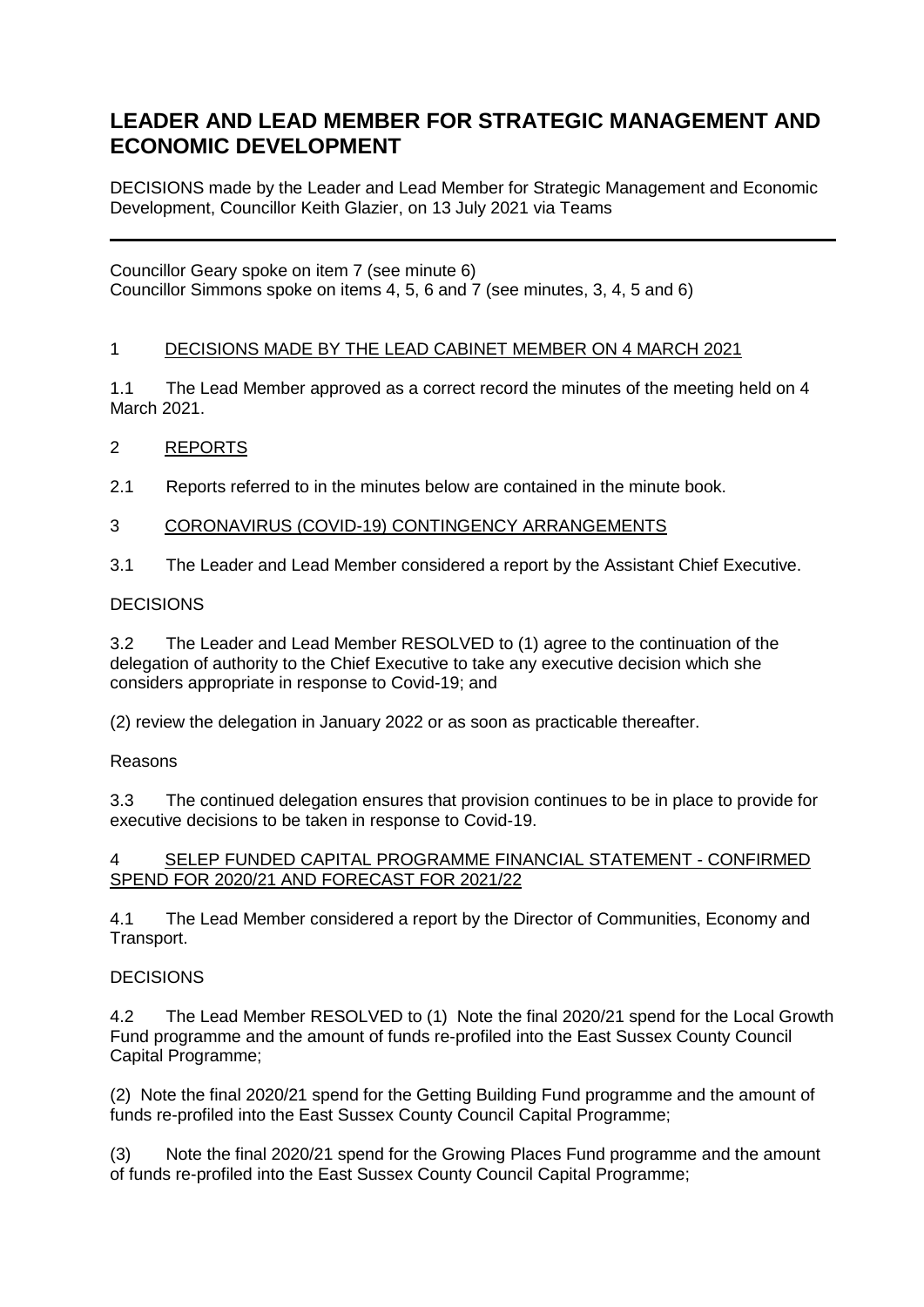(4) Agree the confirmed scheme spend profiles for the Local Growth Fund programme for the 2021/22 financial year;

(5) Agree the confirmed scheme spend profiles for the Getting Building Fund programme for the 2021/22 financial year; and

(6) Agree the confirmed scheme spend profiles for the Growing Places Fund programme for the 2021/22 financial year.

#### Reasons

4.3 Taking into consideration the severe impact of Covid on the delivery of capital infrastructure programmes, East Sussex has continued to be successful in delivering across the Local Growth Fund (LGF), Getting Building Fund (GBF) and Growing Places Fund (GPF) projects, with some slippage in spend in 2020/21 as referred to in section 2 of the report.

4.4 In most cases this slippage was initially anticipated to be short-term in nature with spend occurring in the early quarters of the 2021/22 financial year. However, the Covid-19 pandemic and the ensuing restrictions put in place since March 2020, has had a major impact on the delivery of LGF and GBF schemes across East Sussex and the wider South East Local Enterprise Partnership (SELEP) area, resulting in further slippage across the board on many of the schemes.

4.5 Mitigation has been put in place including: utilising the capital swap option in the SELEP Accountability and Assurance Framework to swap out LGF spend for local authority capital programmes; seeking approval to extend spend and delivery beyond the original Growth Deal deadline of March 2021; and providing interest free flexibility on the repayments of the GPF loans.

5 GROWING PLACES FUND ROUND 3 LOAN FUNDING AGREEMENT - THE OBSERVER BUILDING HASTINGS (PHASE 2)

5.1 The Lead Member considered a report by the Director of Communities, Economy and Transport.

#### **DECISIONS**

5.2 The Lead Member RESOLVED to (1) Approve loan funding, to the value of £1.62m to White Rock Neighbourhood Ventures Ltd as the project delivery body to fund the delivery of the Observer Building Hastings (Phase 2) project, subject to the approval of the business case by the South East Local Enterprise Partnership (SELEP) Accountability Board and the provision of the loan by SELEP Ltd to the County Council for the funding;

(2) Delegate authority to the Director of Communities, Economy and Transport to agree the terms of, and enter into, the loan agreement with SELEP and Essex County Council as the Accountable Body for SELEP Ltd., necessary to secure the funding;

(3) Delegate authority to the Director of Communities, Economy and Transport to agree the terms of, and enter into, the loan agreement with White Rock Neighbourhood Ventures Ltd in relation to the £1.62m loan funding for the Observer Building; and

(4) Delegate authority to the Director of Communities, Economy and Transport to approve the terms of any agreements and to take all other necessary actions in respect of recommendations 1 to 3 above.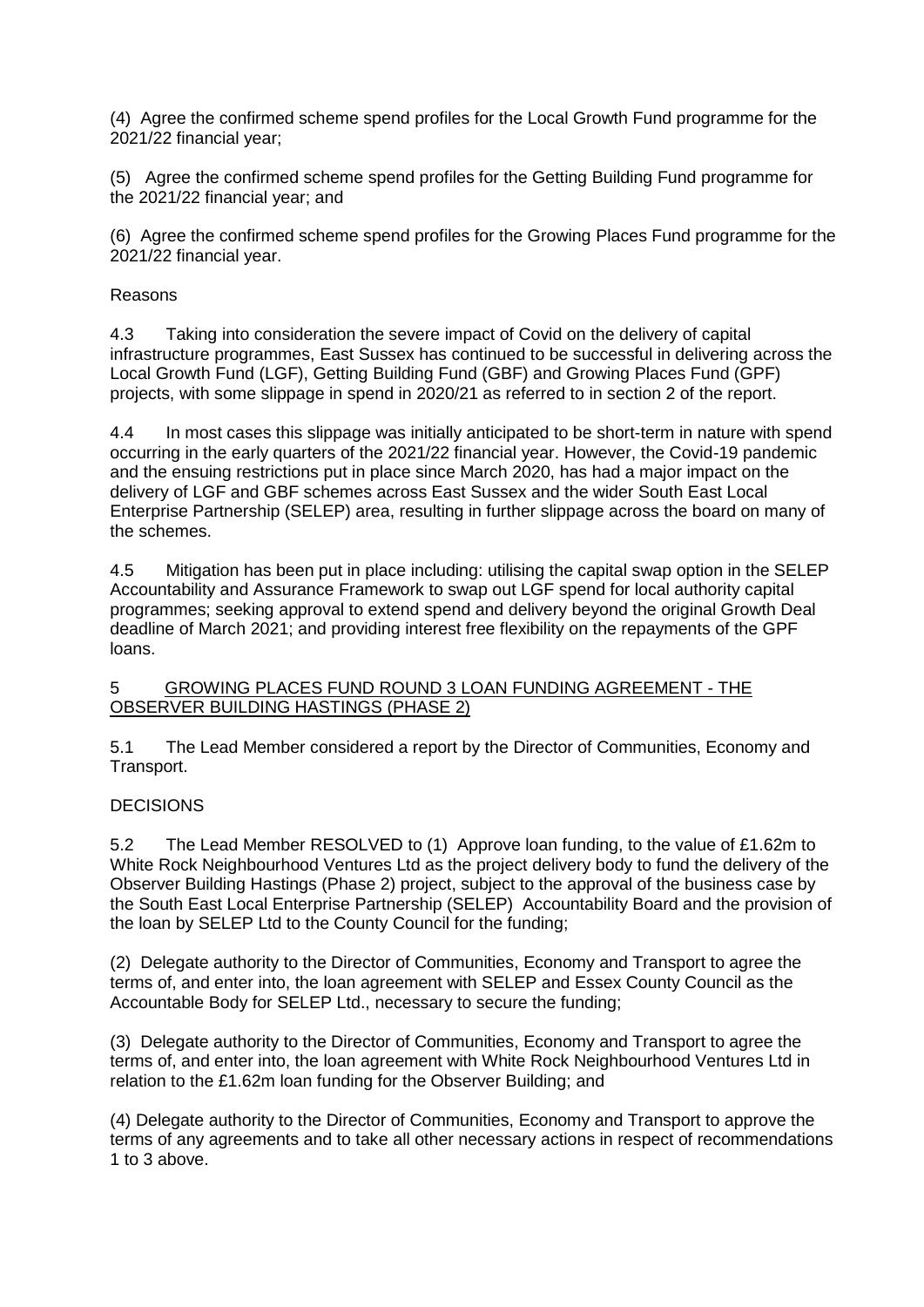#### Reasons

5.3 The development of the Observer Building in Hastings is vital to safeguard and develop the mixed use building in the town centre supporting the local area through addressing both social and economic difficulties. Previous Growing Places Fund loan funding of £1.75m and £1.71m Getting Building Fund monies have been secured from SELEP and Government respectively to deliver Phases 1a and 1b of the project. As a prioritised pipeline scheme, the SELEP has allocated a further £1.62m from its recyclable Growing Places Fund to Phase 2 of the Observer Building project.

# 6 UK COMMUNITY RENEWAL FUND - GRANT AGREEMENTS

6.1 The Lead Member considered a report by the Director of Communities, Economy and Transport.

## **DECISIONS**

6.2 The Lead Member RESOLVED to (1) Note the submission of the UK Community Renewal Fund (UKCRF) bid from the County Council to the Ministry of Housing, Communities and Local Government (MHCLG) on 18 June 2021;

(2) Approve revenue grant funding of up to the total value of £5,080,568 to the following eleven East Sussex County Council shortlisted projects, subject to the outcome of the MHCLG project selection process:

(i) grant funding to the value of £705,000 to Lewes District Council to fund the delivery of the 'Sustainable wine and cultural tourism' project;

(ii) grant funding to the value of £547,627 to Sussex Community Development Association to fund the delivery of the 'Minding the Gaps' project;

(iii) grant funding to the value of £497,243 to Little Gate Farm Ltd to fund the delivery of the 'Little Gate Supported Employment' project;

(iv) grant funding to the value of £329,261 to Future Creators and Brighton Domes Festival to fund the delivery of the 'East Sussex County of Learning' project;

(v) grant funding to the value of £959,297 to White Rock Neighbourhood Ventures Ltd to fund the delivery of the 'Hastings Commons' project;

(vi) grant funding to the value of £636,173 to Napster Group Ltd to fund the delivery of the 'Hastings 2066 – An Augmented Town and its Digital Twin' project;

(vii) grant funding to the value of £100,100 to Hastings Voluntary Action to fund the delivery of the 'VCSE Future Proofing Initiative (Building Community Connections)' project;

(viii) grant funding to the value of £370,000 to Digital Islands Business Services Ltd to fund the delivery of the 'Innovation, Learning & Collaboration Platform' project;

(ix) grant funding to the value of £529,287 to Sussex Innovation to fund the delivery of the 'The Innovation Masters Programme' project;

(x) grant funding to the value of £150,000 to Seaford Community Partnership to fund the delivery of the 'Seaford Sustainable Spaces' project;